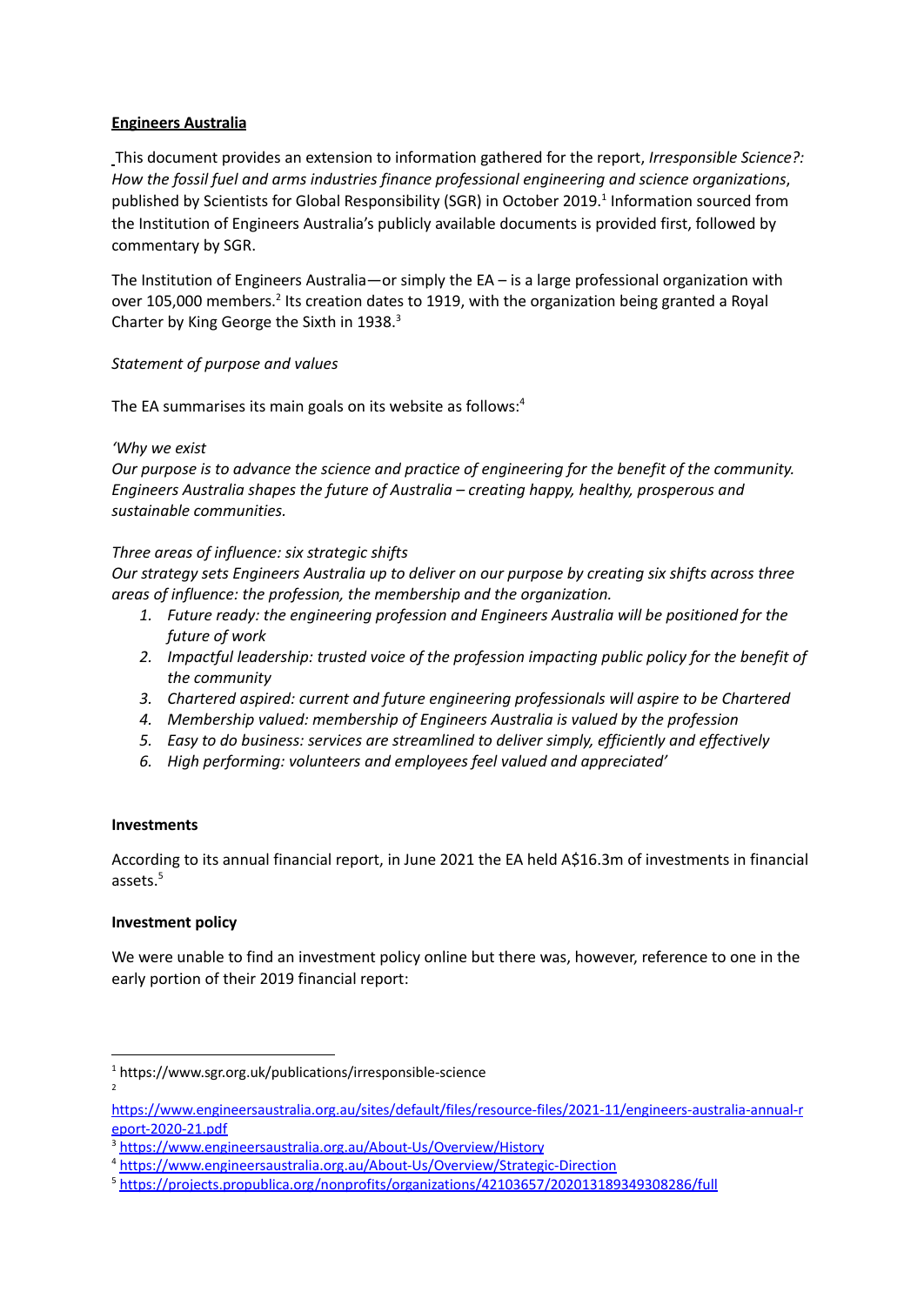'Morgan Stanley was engaged to manage and invest cash, that is surplus to normal operating requirements, in accordance with Engineers Australia Group's Investment Policy Statement. In July 2019, \$12,000,000 was transferred to Morgan Stanley for that purpose.' 6

### **Transparency**

In its latest financial report, the EA discloses that it holds investments of A\$16.38m with Morgan Stanley, of which A\$14.6m provides funds to Engineers Australia and A\$1.74m provides funds for scholarships. 7

The EA does not disclose which fund(s) these investments are held in so we are unable to determine whether they have opted for funds with Morgan Stanley that exclude investments in fossil fuel companies, such as the Global Balanced Sustainable Fund. 8

#### **Corporate Patrons**

We were unable to find any evidence of financial sponsorship from fossil fuel companies. However, an electricity generation company, Territory Generation, was listed as a partner which generates most of its energy from burning natural gas and diesel.<sup>9</sup> As a government-owned company, Territory Generation will follow the region's policy to achieve 50% renewable energy generation by 2030 and net zero emissions by 2050. 10

#### **Education programmes and grants**

The EA does not appear to be accepting corporate sponsorship from fossil fuel companies for its education programmes and grants.

#### **Events sponsorship**

The EA does not have any events sponsored by fossil fuel corporations.

#### **Environmental policy**

The EA has a sustainability policy which encourages sustainable practice. This includes guidelines relating to the use of non-renewable resources, engineering design, and recycling.<sup>11</sup>

6

8

7

<sup>9</sup> [https://www.ecnt.org.au/repowernt\\_energy](https://www.ecnt.org.au/repowernt_energy)

[https://www.engineersaustralia.org.au/sites/default/files/EA%20Group%20Consolidated%20Financial%20State](https://www.engineersaustralia.org.au/sites/default/files/EA%20Group%20Consolidated%20Financial%20Statements%202018-19.pdf) [ments%202018-19.pdf](https://www.engineersaustralia.org.au/sites/default/files/EA%20Group%20Consolidated%20Financial%20Statements%202018-19.pdf)

[https://www.engineersaustralia.org.au/sites/default/files/resource-files/2021-10/annual-financial-statements-](https://www.engineersaustralia.org.au/sites/default/files/resource-files/2021-10/annual-financial-statements-2020-21.pdf)[2020-21.pdf](https://www.engineersaustralia.org.au/sites/default/files/resource-files/2021-10/annual-financial-statements-2020-21.pdf)

[https://www.morganstanley.com/im/en-la/intermediary-investor/funds-and-performance/morgan-stanley-inve](https://www.morganstanley.com/im/en-la/intermediary-investor/funds-and-performance/morgan-stanley-investment-funds/multi-asset/global-balanced-sustainable-fund.html) [stment-funds/multi-asset/global-balanced-sustainable-fund.html](https://www.morganstanley.com/im/en-la/intermediary-investor/funds-and-performance/morgan-stanley-investment-funds/multi-asset/global-balanced-sustainable-fund.html)

<sup>10</sup> <https://territorygeneration.com.au/about-us/>

<sup>11</sup> <https://www.engineersaustralia.org.au/sites/default/files/2018-11/Sustainability-Policy.pdf>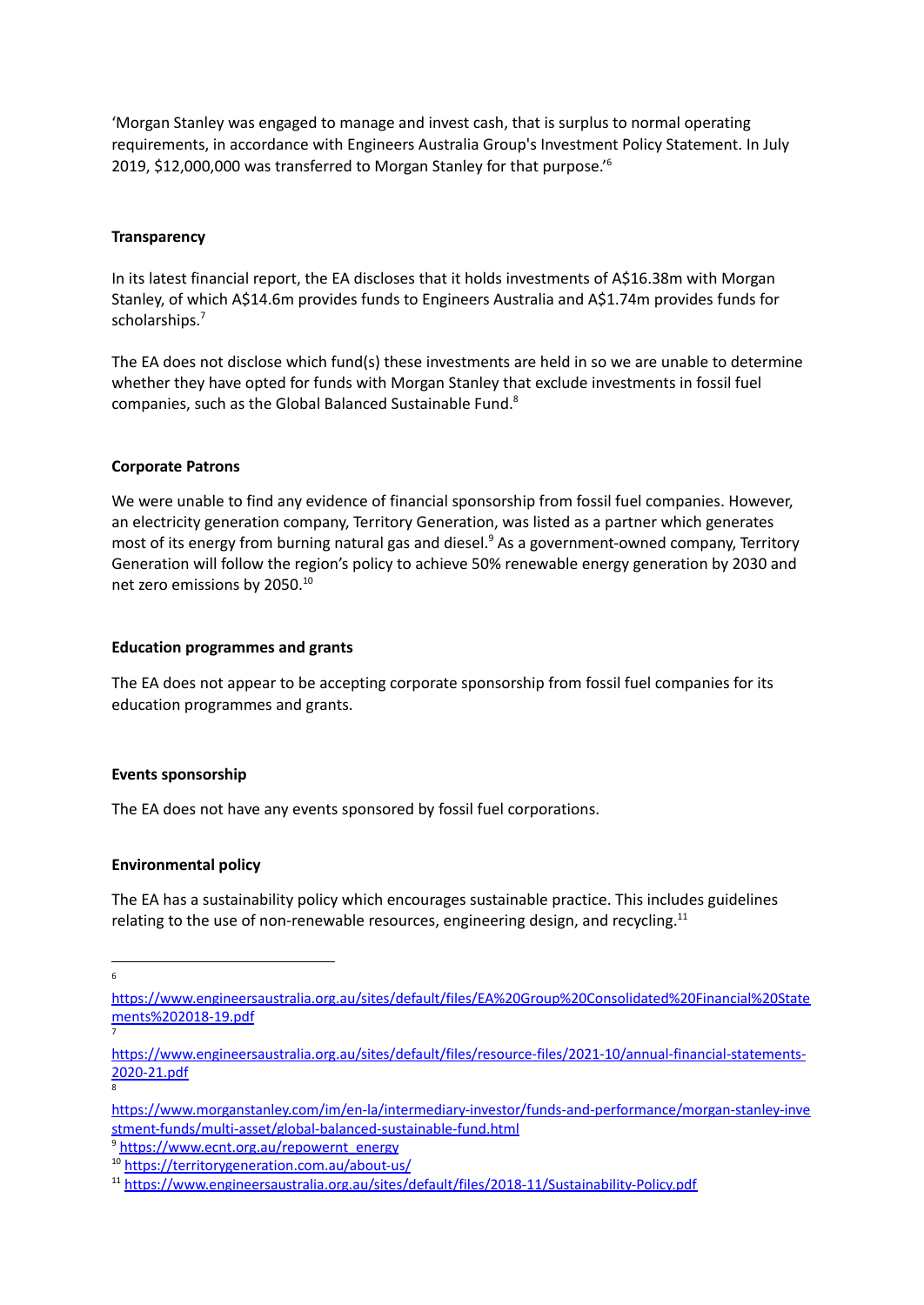## **Other relevant information**

In its draft "Position on Climate Change" document, the EA highlights a number of its sustainability actions as an organization:

"It purchases renewable energy for its properties wherever possible, as well as certified offsets generated by a non-profit engaged in native reforestation in Australia and New Zealand. Reforested areas are selected based on high confidence of a 100-year lifecycle for the forest, ensuring that fires or human activity do not cause the release of the carbon captured. These offsets account for our estimated carbon footprint from consumption of gas and electricity as well as staff air travel. They are estimated to be equivalent to a majority of our total emissions. Engineers Australia also uses LED lighting throughout its property portfolio to improve energy efficiency, and has installed rooftop solar panels at its Perth facility. In 2021, Engineers Australia will complete a comprehensive calculation of its carbon footprint, to further inform emissions reduction strategies, policies and actions in pursuit of carbon neutrality."<sup>12</sup>

The EA held its inaugural Climate Smart Engineering conference in November 2021 which was headlined by former US Vice President Al Gore.<sup>13</sup>

In its Energy EVP Discussion Paper, "Energy Governance and the Engineering Voice", the EA discusses divestment from fossil fuels, highlighting the positive actions of BHP in offloading its fossil fuel assets. Similarly, the organization indicates that a law that makes the disclosure of climate-related financial information a legal requirement for firms could be a useful reporting mechanism that encourages the necessary transition to clean energy. 14

### **SGR comments**

SGR acknowledges that the EA has gone to some effort to acknowledge the scientific consensus on climate change along with the need for urgent action across all levels of society.

SGR has continuing concerns, however, on the following aspects:

### *Transparency*

The EA has very low public transparency on its company investments, with there being no accessible information available on which Morgan Stanley funds the A\$16.3m highlighted in the company's 2021 financial report is held. Without this information or access to a publicly available investment policy, we are unable to determine whether the organization is investing in the manner that EA board director Lucia Cade advocates: "The changing role of engineers must involve being a part of that conversation where investment happens. People who make investment decisions must understand

12

<sup>&</sup>lt;mark>[on-climate-change.pdf](https://engineersaustralia.org.au/sites/default/files/resource-files/2021-08/supporting-information-draft-position-climate-change.pdf)</mark><br>13 [https://engineersaustralia.org.au/sites/default/files/resource-files/2021-08/supporting-information-draft-positi](https://engineersaustralia.org.au/sites/default/files/resource-files/2021-08/supporting-information-draft-position-climate-change.pdf)

<sup>14</sup> [https://www.engineersaustralia.org.au/sites/default/files/resource-files/2021-11/engineers-australia-annual-r](https://www.engineersaustralia.org.au/sites/default/files/resource-files/2021-11/engineers-australia-annual-report-2020-21.pdf) [eport-2020-21.pdf](https://www.engineersaustralia.org.au/sites/default/files/resource-files/2021-11/engineers-australia-annual-report-2020-21.pdf)

[https://www.engineersaustralia.org.au/sites/default/files/resource-files/2021-11/discussion-paper-energy-gov](https://www.engineersaustralia.org.au/sites/default/files/resource-files/2021-11/discussion-paper-energy-governance-voice.pdf) [ernance-voice.pdf](https://www.engineersaustralia.org.au/sites/default/files/resource-files/2021-11/discussion-paper-energy-governance-voice.pdf)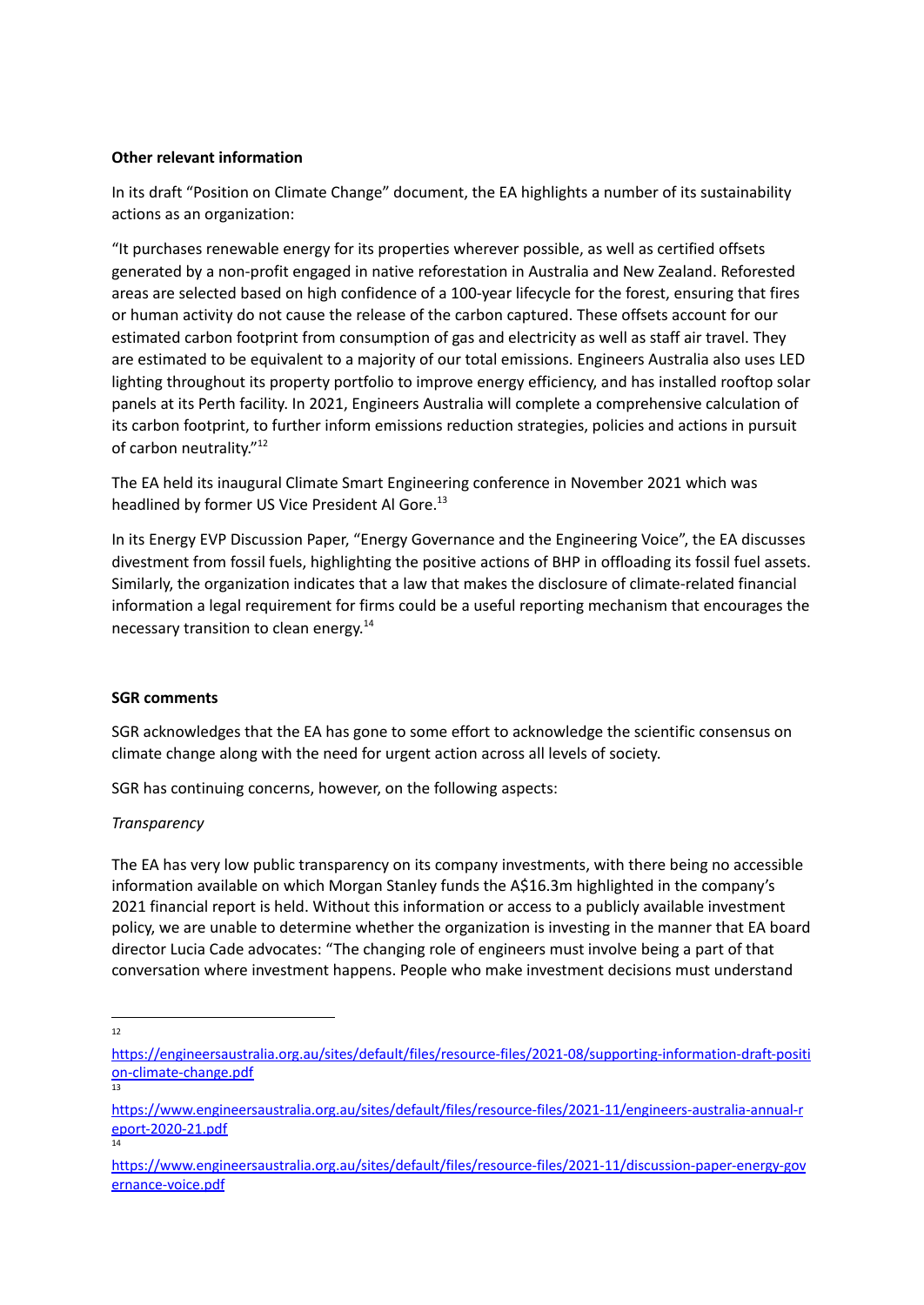that the bare minimum will get them so far, but as climate changes they'll be held to a different standard." 15

Given that many members of the public are deeply concerned about climate change and that those with a background in engineering have a current and future role in adapting to the effects of climate change, any indirect investment via mutual funds by the EA in fossil fuel companies would be concerning to say the least.

By offering financial support to an industry responsible for the worsening of climate change, any investments in fossil fuel companies would therefore be irresponsible and contradict in action the severity of climate change that is outlined extensively in the EA's statements. This potential for green washing is outlined by the organization themselves: "In calling for urgent emissions reduction action, we recognise that we too must decarbonise as rapidly as practicable."<sup>16</sup>

SGR has concerns about investments in and financial ties to fossil fuel companies by professional science and engineering organizations for these reasons:

- Professional science and engineering organizations have considerable influence with politicians and the public and it's crucial that they put in place robust science-based targets and plans that are compatible with the goals of the Paris Agreement - and end lobbying behaviour that could undermine it;
- As the UK Health Alliance on Climate Change puts it, "engaging with companies whose business model relies on fuel extraction is of limited use—only divestment will stop extraction".<sup>17</sup> Worldwide, according to the Alliance, over 1,000 organizations with £7 trillion assets have committed to divesting from fossil fuels and instead investing in climate solutions.<sup>18</sup> Research indicates that divestment reduces the price of fossil fuel shares. According to a team at the University of Waterloo in Canada, "lower share prices increase the costs of capital for the fossil fuel industry, which in turn decreases their ability to explore new resources and exploit proven resources".<sup>19</sup> The greater the likelihood of these fossil fuel resources staying in the ground, the more likely we are to meet the international climate change targets agreed under the Paris Agreement in order to prevent potentially catastrophic climate change;
- In order to keep to the below 2℃ target, only one-fifth of known fossil fuel reserves can be burned, putting these assets at risk of becoming stranded. The fraction is even smaller when considering how to meet the 1.5℃ target. According to the UK Health [Alliance](http://ukhealthalliance.org/divestment) on Climate [Change](http://ukhealthalliance.org/divestment), fossil fuels are an increasingly risky investment and fossil fuel free indexes equalled or outperformed unsustainable alternatives for 5-10 years. "Divestment announcements by prominent investors signal financial risks to the market, which in turn depress share prices," say the University of Waterloo researchers. "Therefore, divestment announcements can have

<sup>15</sup>

<sup>16</sup> [https://www.engineersaustralia.org.au/sites/default/files/resource-files/2020-05/EA\\_ClimateChange\\_RoundTa](https://www.engineersaustralia.org.au/sites/default/files/resource-files/2020-05/EA_ClimateChange_RoundTableReport_FINAL.pdf) [bleReport\\_FINAL.pdf](https://www.engineersaustralia.org.au/sites/default/files/resource-files/2020-05/EA_ClimateChange_RoundTableReport_FINAL.pdf)

[https://engineersaustralia.org.au/sites/default/files/resource-files/2021-08/supporting-information-draft-positi](https://engineersaustralia.org.au/sites/default/files/resource-files/2021-08/supporting-information-draft-position-climate-change.pdf) [on-climate-change.pdf](https://engineersaustralia.org.au/sites/default/files/resource-files/2021-08/supporting-information-draft-position-climate-change.pdf)

<sup>17</sup> <http://ukhealthalliance.org/divestment>

<sup>18</sup> <https://www.divestinvest.org/11-trillion-counting-divestinvest/>

<sup>19</sup> <https://theconversation.com/how-divesting-of-fossil-fuels-could-help-save-the-planet-88147>